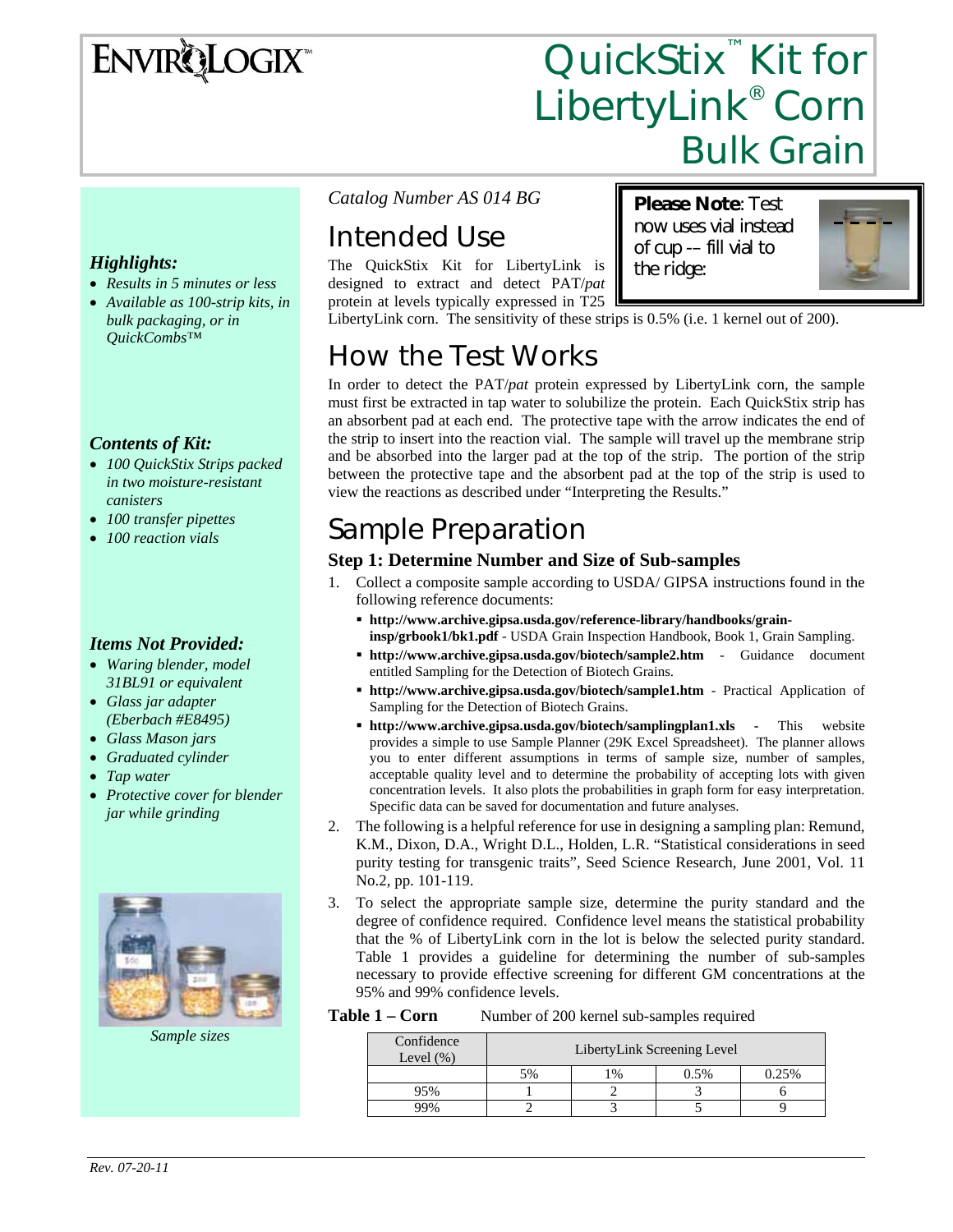





*Shake, wetting entire sample* 



*Avoid pulling up particles when drawing sample* 



*Fill vial to ridge with extract* 

Note: Screening at the 0.5% concentration level, with 95% confidence, would require testing 3 sub-samples of 200 kernels with all sub-samples negative.

*For other sampling scenarios or different screening or confidence levels, refer to the USDA/GIPSA Excel spreadsheet described under Step 1 above, or call EnviroLogix Technical Support for assistance.*

#### **Step 2: Determine Sub-sample Weight, Jar Size and Grind Times**

- 1. Determine average weight of individual grain to be tested (weigh 100 seeds, divide by 100).
- 2. Calculate the weight of the number of grains to be tested (Number of grains X Average Weight/Grain). Table 2 lists the guidelines for jar size and grinding time according to sample weight.

#### **Table 2**

| Commodity | Sample Weight (g) | Jar Size $(oz.)$ | Grind Time (sec.) |
|-----------|-------------------|------------------|-------------------|
| ∠orn      | 10-25             |                  |                   |
|           | 25-65             |                  |                   |

3. Choose an appropriate jar size for your sample based upon Table 2 above.

#### **Step 3: Prepare the Sample**

- 1. Weigh sample into the appropriate size glass Mason jar.
- 2. Put protective cover over the jar attached to the blender.
- 3. Grind sample with a Waring blender (or equivalent) and jar adapter on high speed for specified grinding time or until all whole grains are broken.
- 4. Add the volume of tap water calculated by the formula at left. *For example: If testing 100 kernels with an average weight of 0.25g: (100 x 0.25)=25g x 1.5=38mL water.*
- 5. Cap the jar and shake vigorously for at least 30 seconds, or longer if needed, to thoroughly wet all of the corn in the sample. Sample will begin to settle immediately and liquid can be drawn off at that time.
- 6. Draw up liquid portion from above the settled sample and dispense extract into reaction vial until it is filled (this will take 2-3 transfers). Avoid pulling up particles. Allow extract to settle in the reaction vial for 30 seconds before adding a test strip.
- 7. To prevent cross-contamination, thoroughly clean blender parts and jars to remove dust and residue prior to preparation of a second sample. Use a new transfer pipette and reaction vial for each sample.

### How to Run the QuickStix Strip Test

- 1. Allow refrigerated canisters to come to room temperature before opening. Remove the QuickStix Strips to be used. Avoid bending the strips. Reseal the canister immediately.
- 2. Place the strip into the reaction vial. The sample will travel up the strip. Reaction vials will stand on their own or may be inserted into the cardboard racks provided.
- 3. Allow the strip to develop for 5 minutes before making final assay interpretations. Positive sample results may become obvious much more quickly.
- 4. To retain the strip, cut off and discard the bottom section of the strip covered by the arrow tape.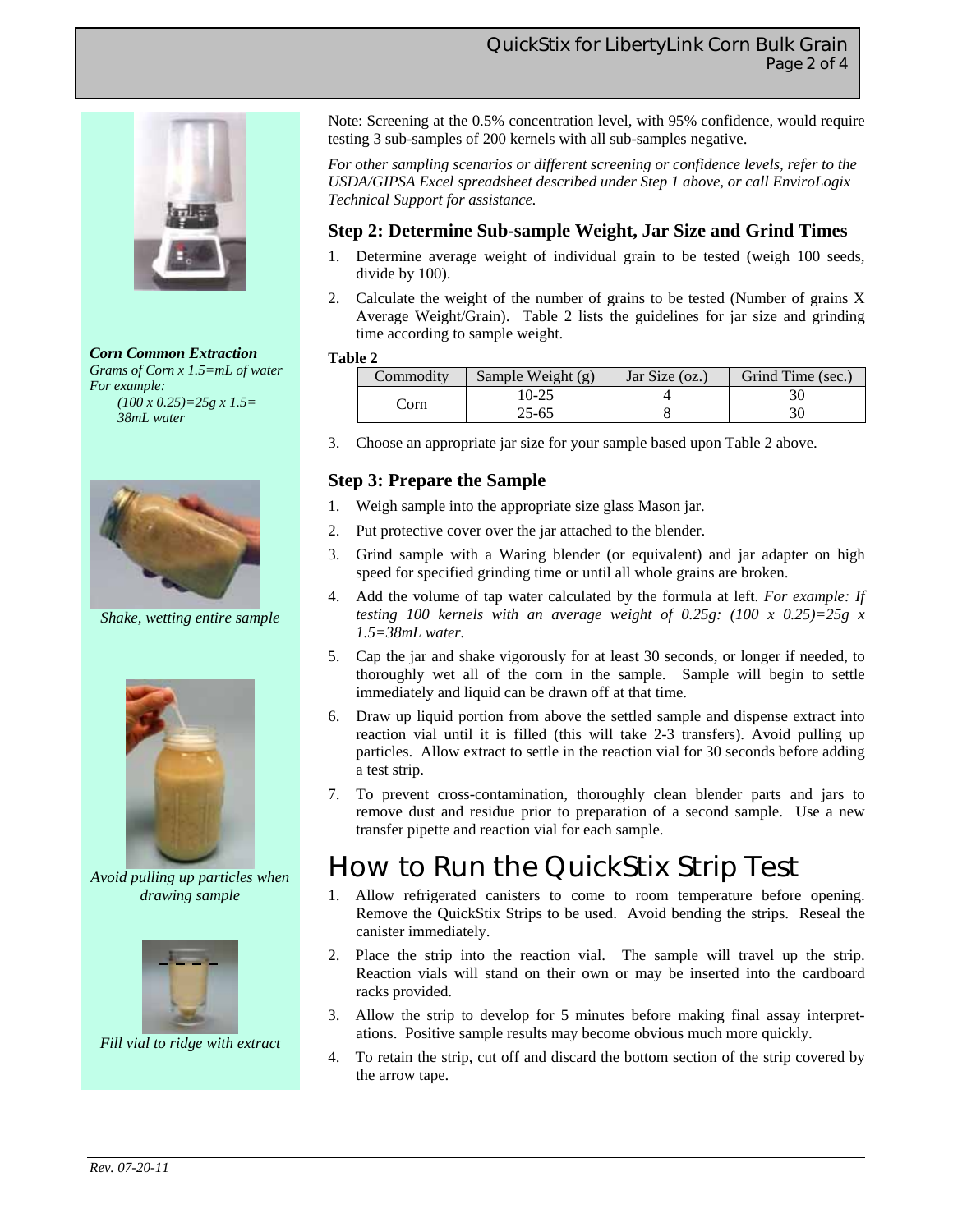

*Any clearly discernable pink Test Line is positive* 



### Interpreting the Results

Development of the Control Line within 5 minutes indicates that the strip has functioned properly. Any strip that does not develop a Control Line should be discarded and the sample re-tested using another strip.

If the extract is from a sample containing at least 0.5% T25 LibertyLink corn (1 kernel in 200), a second line (Test Line) will develop on the membrane strip between the Control Line and the protective tape. *The results should be interpreted as positive for PAT/*pat *protein expression.* 

If the extract is from a sample containing less than 0.5% LibertyLink corn, the strip will only develop a control line.

Note: This test **will** detect PAT/*pat* proteins such as those



found in varieties other than LibertyLink, including but not limited to YieldGard (Bt11 and PAT/*pat*), Herculex RW (Cry34), and Herculex XTRA (Cry1F/Cry34) corn; and LibertyLink (PAT/*pat)* canola. However, because of the variation of PAT/*pat* expression levels in these different varieties, the detection level will differ (ie, it could take more than 1% inclusion of these varieties in a conventional lot to cause a positive reaction).

It **will not** detect PAT/*bar* proteins as expressed in StarLink corn and LibertyLink PAT/*bar* canola or cotton.

### Kit Storage

QuickStix can be stored at room temperature, or refrigerated for a longer shelf life. Note the shelf life on the kit box for each storage temperature. The kit may be used in field applications; however, prolonged exposure to high temperatures may adversely affect the test results. Do not open the desiccated canister until ready to use the test strips.

### Precautions and Limitations

- This kit is designed to screen for presence or absence only, and is not meant to be quantitative.
- This product is currently not applicable for use in any other crop.
- As with all tests, it is recommended that results be confirmed by an alternate method if necessary.
- The assay has been optimized to be used with the protocol provided in the kit. Deviation from this protocol may invalidate the results of the test.
- The results generated through the proper use of this diagnostic tool reflect the condition of the working sample directly tested. Extrapolation as to the condition of the originating lot, from which the working sample was derived, should be based on sound sampling procedures and statistical calculations which address random sampling effects, non-random seed lot sampling effects and assay system uncertainty. A negative result obtained when properly testing the working sample does not necessarily mean the originating lot is entirely negative for the analyte or protein in question.
- Warning: a strong positive result may be safely interpreted in as little as 2 minutes after sample addition. It is not safe, however, to interpret negative results prior to 5 minutes.
- Protect all components from hot or cold extremes of temperature when not in use. Do not leave in direct sunlight or in vehicles.
- Use extreme caution to prevent sample-to-sample cross-contamination with fluids or disposables.